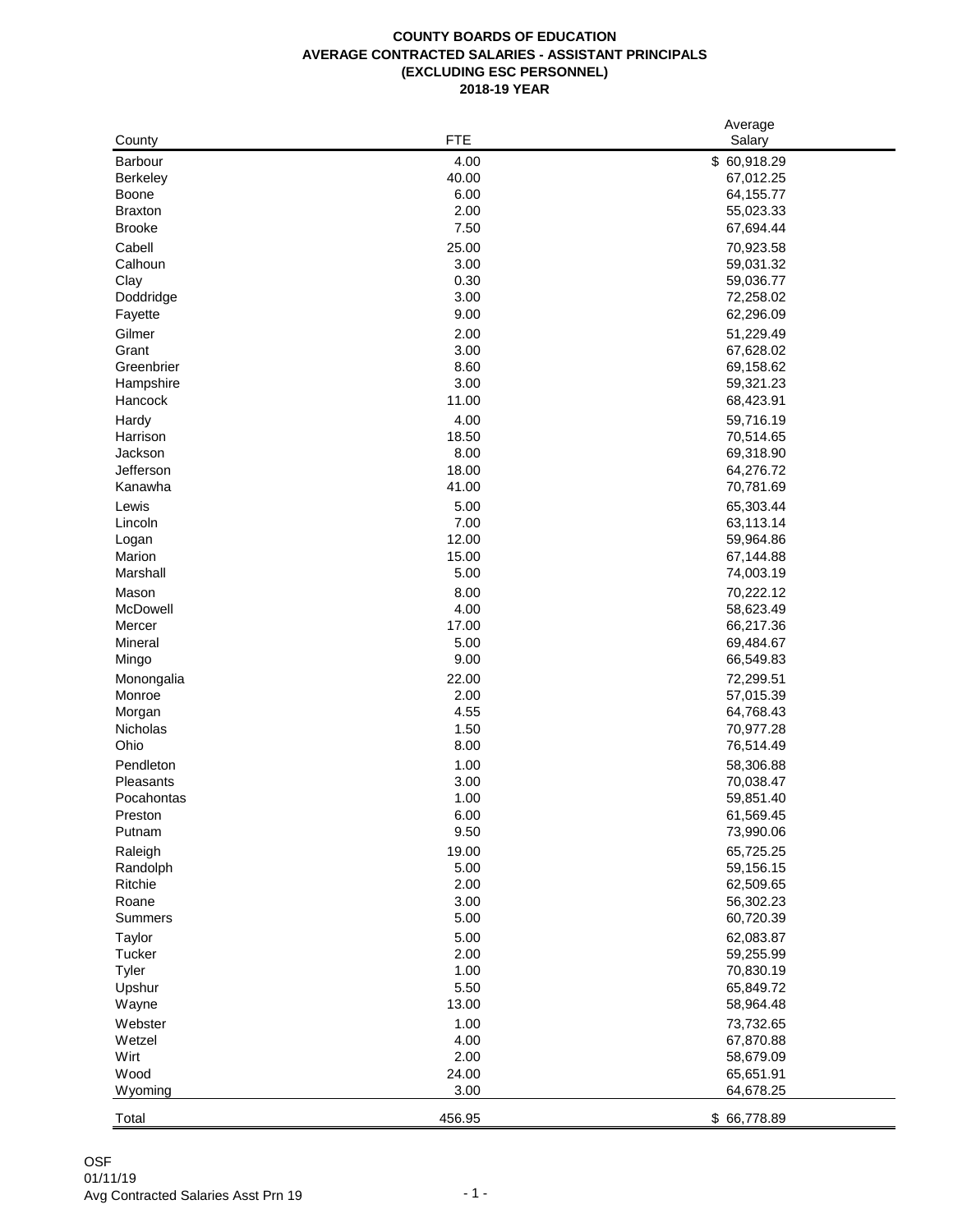## **COUNTY BOARDS OF EDUCATION AVERAGE CONTRACTED SALARIES - ASSISTANT PRINCIPALS (EXCLUDING ESC PERSONNEL - ARRANGED IN) (DESCENDING ORDER BY AVERAGE) 2018-19 YEAR**

|                          |                 |            | Average     |
|--------------------------|-----------------|------------|-------------|
| Ct.                      | County          | <b>FTE</b> | Salary      |
| $\mathbf{1}$             | Ohio            | 8.00       | \$76,514.49 |
| $\overline{c}$           | Marshall        | 5.00       | 74,003.19   |
| 3                        | Putnam          | 9.50       | 73,990.06   |
| 4                        | Webster         | 1.00       | 73,732.65   |
| 5                        | Monongalia      | 22.00      | 72,299.51   |
| 6                        | Doddridge       | 3.00       | 72,258.02   |
| $\overline{7}$           | <b>Nicholas</b> | 1.50       | 70,977.28   |
| 8                        | Cabell          | 25.00      | 70,923.58   |
| 9                        | Tyler           | 1.00       | 70,830.19   |
| 10                       | Kanawha         | 41.00      | 70,781.69   |
| 11                       | Harrison        | 18.50      | 70,514.65   |
| 12                       | Mason           | 8.00       | 70,222.12   |
| 13                       | Pleasants       | 3.00       | 70,038.47   |
| 14                       | Mineral         | 5.00       | 69,484.67   |
| 15                       | Jackson         | 8.00       | 69,318.90   |
| 16                       | Greenbrier      | 8.60       | 69,158.62   |
| 17                       | Hancock         | 11.00      | 68,423.91   |
|                          |                 |            |             |
| 18                       | Wetzel          | 4.00       | 67,870.88   |
| 19                       | <b>Brooke</b>   | 7.50       | 67,694.44   |
| 20                       | Grant           | 3.00       | 67,628.02   |
| 21                       | Marion          | 15.00      | 67,144.88   |
| 22                       | Berkeley        | 40.00      | 67,012.25   |
| 23                       | Mingo           | 9.00       | 66,549.83   |
| 24                       | Mercer          | 17.00      | 66,217.36   |
| 25                       | Upshur          | 5.50       | 65,849.72   |
| 26                       | Raleigh         | 19.00      | 65,725.25   |
| 27                       | Wood            | 24.00      | 65,651.91   |
| 28                       | Lewis           | 5.00       | 65,303.44   |
| 29                       | Morgan          | 4.55       | 64,768.43   |
| 30                       | Wyoming         | 3.00       | 64,678.25   |
| 31                       | Jefferson       | 18.00      | 64,276.72   |
| 32                       | Boone           | 6.00       | 64,155.77   |
| 33                       | Lincoln         | 7.00       | 63,113.14   |
| 34                       | Ritchie         | 2.00       | 62,509.65   |
| 35                       | Fayette         | 9.00       | 62,296.09   |
| 36                       | Taylor          | 5.00       | 62,083.87   |
| 37                       | Preston         | 6.00       | 61,569.45   |
| 38                       | Barbour         | 4.00       | 60,918.29   |
| 39                       | Summers         | 5.00       | 60,720.39   |
| 40                       | Logan           | 12.00      | 59,964.86   |
| 41                       | Pocahontas      | 1.00       | 59,851.40   |
| 42                       | Hardy           | 4.00       | 59,716.19   |
| 43                       | Hampshire       | $3.00\,$   | 59,321.23   |
| 44                       | Tucker          | 2.00       | 59,255.99   |
| 45                       | Randolph        | 5.00       | 59,156.15   |
| 46                       | Clay            | 0.30       | 59,036.77   |
| 47                       | Calhoun         | 3.00       | 59,031.32   |
| 48                       | Wayne           | 13.00      | 58,964.48   |
| 49                       | Wirt            | 2.00       | 58,679.09   |
| 50                       | McDowell        | 4.00       | 58,623.49   |
| 51                       | Pendleton       | 1.00       | 58,306.88   |
| 52                       | Monroe          | 2.00       | 57,015.39   |
| 53                       | Roane           | 3.00       | 56,302.23   |
| 54                       | <b>Braxton</b>  | 2.00       | 55,023.33   |
| 55                       | Gilmer          | 2.00       | 51,229.49   |
| $\overline{\phantom{a}}$ | Total           | 456.95     | \$66,778.89 |
|                          |                 |            |             |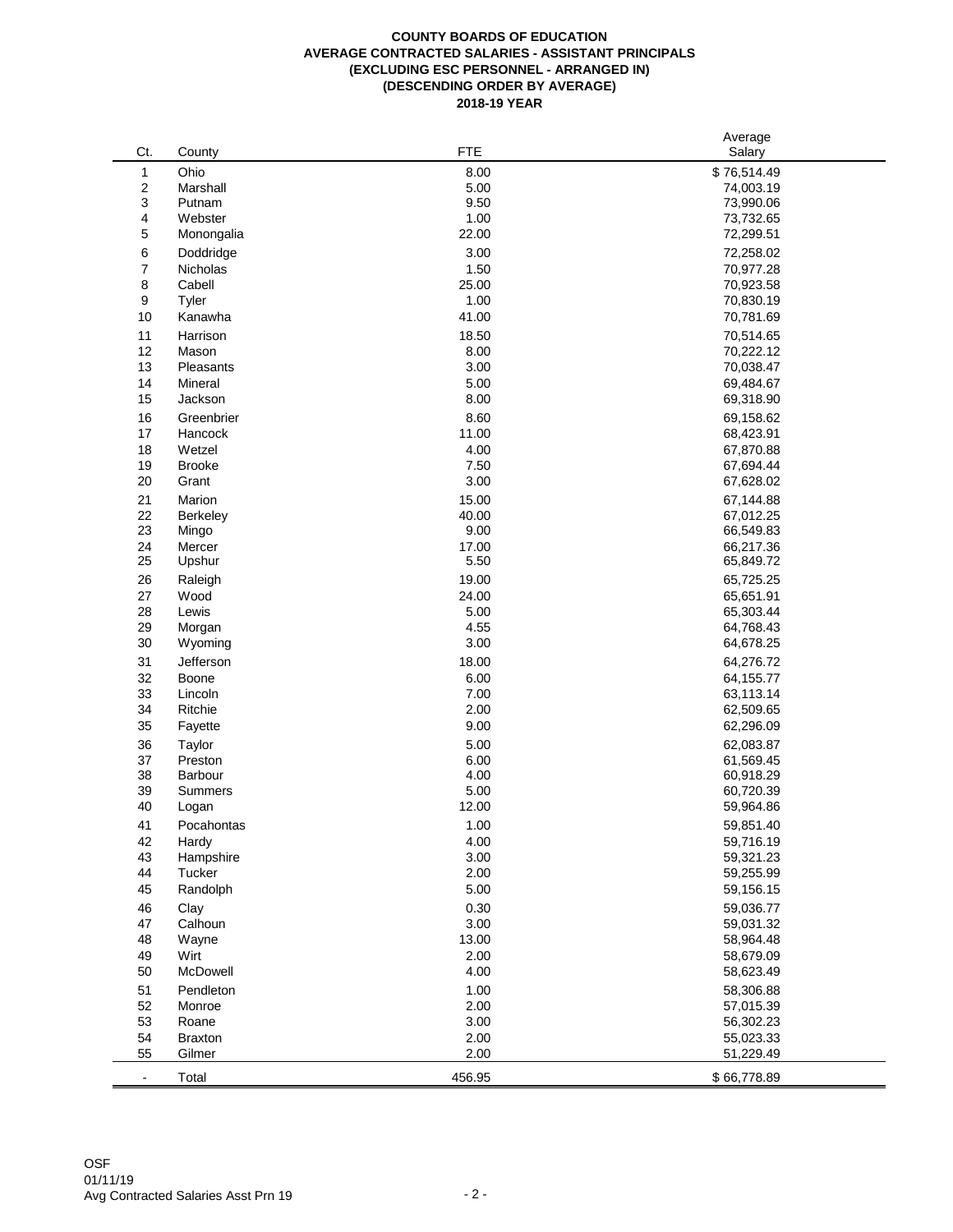## **COUNTY BOARDS OF EDUCATION AVERAGE CONTRACTED SALARIES - ASSISTANT PRINCIPALS (EXCLUDING ESC PERSONNEL) 2018-19 YEAR**

|                 |                          | Elementary                   | Middle/Junior            |                          | High         |                          |
|-----------------|--------------------------|------------------------------|--------------------------|--------------------------|--------------|--------------------------|
| County          | <b>FTE</b>               | Avg Salary                   | <b>FTE</b>               | Avg Salary               | <b>FTE</b>   | Avg Salary               |
| Barbour         | $\overline{\phantom{a}}$ |                              | 2.00                     | 53,417.76                | 2.00         | 68,418.83                |
| Berkeley        | 14.00                    | 61,566.94                    | 9.00                     | 68,143.64                | 17.00        | 70,897.66                |
| Boone           | $\overline{a}$           |                              | 2.50                     | 68,122.64                | 3.50         | 61,322.29                |
| <b>Braxton</b>  |                          |                              | 0.50                     | 51,189.74                | 1.50         | 56,301.19                |
| <b>Brooke</b>   | 2.00                     | 59,446.87                    | 2.00                     | 63,154.64                | 3.50         | 75,001.52                |
| Cabell          | 6.00                     | 65,820.91                    | 8.00                     | 69,886.83                | 11.00        | 74,460.85                |
| Calhoun         | $\blacksquare$           | $\blacksquare$               | $\overline{\phantom{a}}$ | $\blacksquare$           | 1.00         | 66,275.37                |
| Clay            | 0.10                     | 68,112.00                    | 0.10                     | 55,084.70                | 0.10         | 53,913.60                |
| Doddridge       | 1.00                     | 64,760.65                    | 1.00                     | 78,679.70                | 1.00         | 73,333.70                |
| Fayette         | 2.00                     | 62,999.96                    | 2.00                     | 69,172.29                | 5.00         | 59,264.07                |
| Gilmer          | 1.00                     | 51,871.65                    |                          |                          |              |                          |
| Grant           | 1.00                     | 69,157.79                    | 1.00                     | 64,728.49                |              |                          |
| Greenbrier      | 1.60                     | 61,197.56                    | 3.00                     | 67,876.95                | 4.00         | 73,304.28                |
| Hampshire       | $\blacksquare$           | $\qquad \qquad \blacksquare$ | 1.00                     | 58,885.82                | 2.00         | 59,538.94                |
| Hancock         | 4.00                     | 67,987.00                    | 3.00                     | 67,822.33                | 4.00         | 69,312.00                |
| Hardy           | 0.50                     | 55,995.68                    | 2.00                     | 62,530.09                | 1.50         | 57,204.49                |
| Harrison        | 4.00                     | 66,375.67                    | 4.00                     | 73,472.76                | 9.50         | 71,735.78                |
| Jackson         | 1.00                     | 60,306.40                    | 3.00                     | 65,618.67                | 4.00         | 74,347.20                |
| Jefferson       | 4.00                     | 58,661.19                    | 7.00                     | 60,863.47                | 7.00         | 70,898.85                |
| Kanawha         | 6.00                     | 61,819.99                    | 15.00                    | 70,105.70                | 19.00        | 73,908.83                |
|                 |                          |                              |                          |                          |              |                          |
| Lewis           | 1.00                     | 57,630.30                    | 2.00                     | 70,851.86<br>51,952.95   | 2.00         | 63,591.60                |
| Lincoln         | 1.00                     | 62,796.12                    | 1.00                     |                          | 2.00         | 65,318.61                |
| Logan<br>Marion | 2.00<br>4.00             | 62,481.84                    | 5.00<br>5.00             | 59,503.73<br>65,275.64   | 5.00<br>6.00 | 59,419.20                |
| Marshall        | $\blacksquare$           | 67,294.44                    | 1.00                     | 73,275.38                | 4.00         | 68,602.88<br>74,185.15   |
|                 |                          |                              |                          |                          |              |                          |
| Mason           | 2.60                     | 68,711.98                    |                          |                          | 4.40         | 69,792.43                |
| McDowell        |                          |                              | 2.00                     | 61,883.05                | 2.00         | 55,363.93                |
| Mercer          | $\overline{\phantom{a}}$ |                              | 6.00                     | 67,957.00                | 9.00         | 65,999.44                |
| Mineral         | 1.00                     | 71,631.05                    | 2.00                     | 66,789.84                | 2.00         | 71,106.31                |
| Mingo           |                          |                              | ۰                        |                          | 3.00         | 80,382.72                |
| Monongalia      | 9.00                     | 69,502.61                    | 5.00                     | 68,550.54                | 8.00         | 77,789.13                |
| Monroe          | 1.00                     | 55,021.27                    | $\overline{\phantom{a}}$ |                          | 1.00         | 59,009.51                |
| Morgan          | 2.00                     | 70,393.15                    | 1.00                     | 63,748.12                | 0.75         | 60,418.12                |
| Nicholas        | $\overline{\phantom{a}}$ |                              | $\overline{\phantom{a}}$ | $\overline{\phantom{a}}$ | 1.50         | 70,977.28                |
| Ohio            |                          |                              | 3.00                     | 71,456.99                | 5.00         | 79,549.00                |
| Pendleton       |                          |                              |                          |                          |              | $\overline{\phantom{a}}$ |
| Pleasants       |                          |                              | 1.00                     | 62,926.12                | 2.00         | 73,594.65                |
| Pocahontas      |                          |                              |                          |                          | 1.00         | 59,851.40                |
| Preston         |                          |                              | 1.00                     | 59,579.73                | 3.00         | 61,747.79                |
| Putnam          | 2.00                     | 74,964.05                    | 2.50                     | 68,867.51                | 5.00         | 76,161.74                |
| Raleigh         | 5.00                     | 61,556.27                    | 7.00                     | 66,219.37                | 7.00         | 68,208.97                |
| Randolph        | $\overline{\phantom{a}}$ |                              | 3.00                     | 59,421.30                | 2.00         | 58,758.43                |
| Ritchie         | $\overline{\phantom{a}}$ |                              | 1.00                     | 60,815.70                | 1.00         | 64,203.60                |
| Roane           | 1.00                     | 50,932.35                    | 1.00                     | 56,100.45                | 1.00         | 61,873.90                |
| Summers         | 2.00                     | 65,585.41                    | 1.00                     | 54,813.92                | 2.00         | 58,808.60                |
| Taylor          | 1.00                     | 58,362.83                    | 2.00                     | 62,727.33                | 2.00         | 63,300.94                |
| Tucker          |                          |                              |                          |                          | 1.00         | 53,616.39                |
| Tyler           | $\blacksquare$           |                              |                          |                          | 1.00         | 70,830.19                |
| Upshur          | 1.00                     | 57,026.31                    | 1.50                     | 59,283.37                | 3.00         | 72,074.03                |
| Wayne           | 4.00                     | 57,683.77                    | 1.00                     | 63,483.20                | 6.00         | 61,692.03                |
| Webster         | $\blacksquare$           |                              |                          |                          | 1.00         | 73,732.65                |
| Wetzel          | 3.00                     | 68,742.31                    |                          |                          | 1.00         | 65,256.59                |
| Wirt            | 1.00                     | 64,682.48                    |                          |                          | 1.00         | 52,675.70                |
| Wood            | 8.00                     | 58,009.15                    | 6.00                     | 64,616.57                | 10.00        | 72,387.31                |
| Wyoming         | $\blacksquare$           | $\frac{1}{2}$                |                          |                          | 3.00         | 64,678.25                |
| Total           | 99.80                    | 63,433.81                    | 127.10                   | 66,079.23                | 205.25       | 69,509.94                |